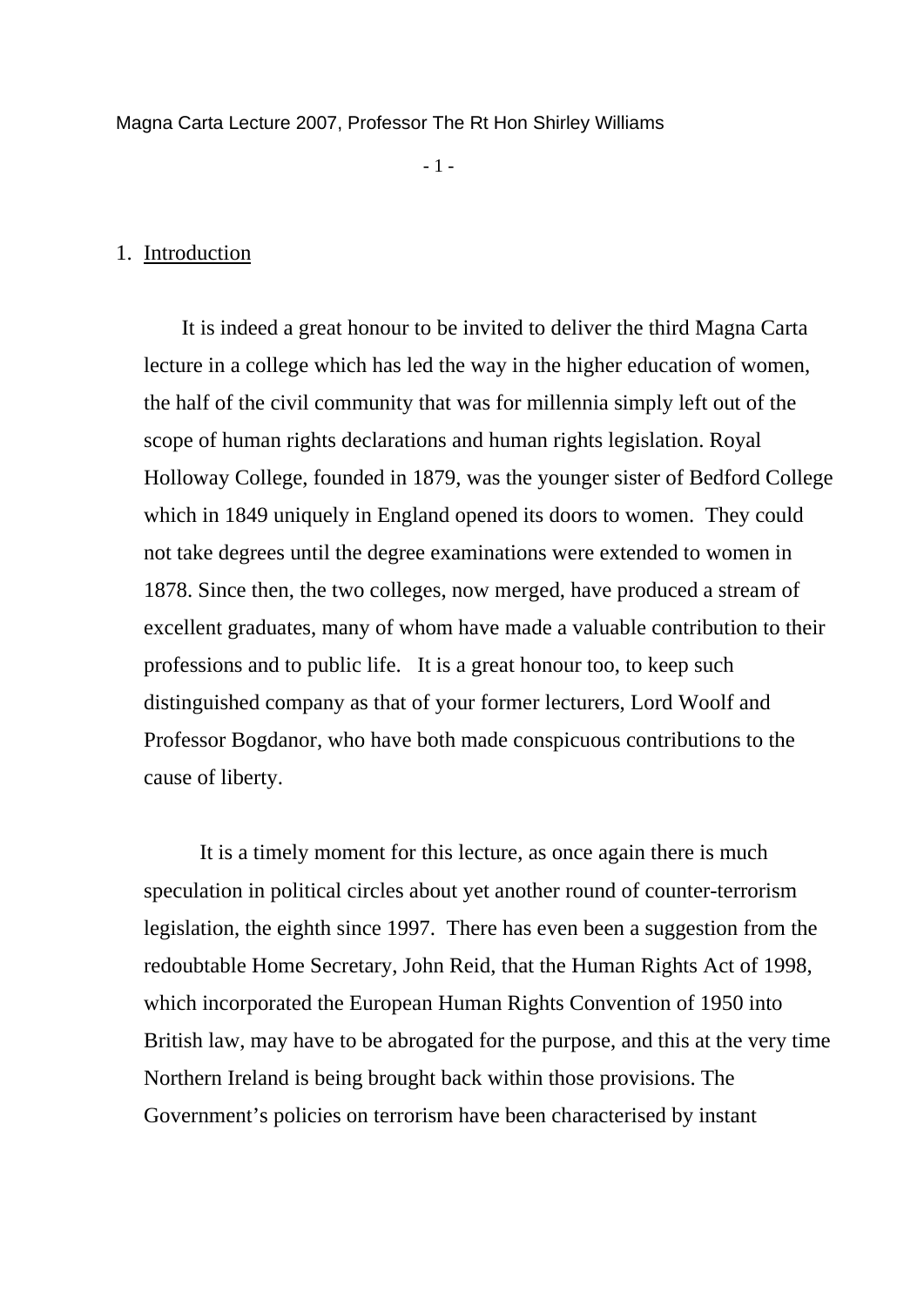reactions, a pursuit of headline stories intended to show how tough the Government is, and a marked lack of consultation with Parliament, the judges and even the police. The new indications that the Government will now pursue a cross-party consensus based on extensive consultation before rushing into legislation is very welcome indeed, though it appears to be something of a death-bed conversion.

In this lecture, I shall look at the development of human rights law with particular reference to the Council of Europe and the European Convention on Human Rights. I shall also consider the role of the European Court of Justice with regard to those elements affecting human rights that occur in the European Treaties, which it is charged with monitoring and interpreting. Almost forgotten in its charming Luxembourg fastness after the ratification of the 1957 Treaty of Rome, the European Court of Justice roused itself in the 1970s, the decade often described as Eurosclerotic, to become an activist court much concerned with human rights matters. In the words of Judge Mancini, "reading an unwritten Bill of Rights into Community law is indeed the most striking contribution the Court has made to the development of a constitution for Europe".

 I shall then look at the debate today in Britain, torn between demands for greater security against terrorism and passionate defence of traditional civil liberties, some of them originating in Magna Carta, in the hope of encouraging a serious and thoughtful debate. The need is to find the broadest and wisest possible consensus that can hold good over a long period in which governments may well change. Few suppose the issue of terrorism can be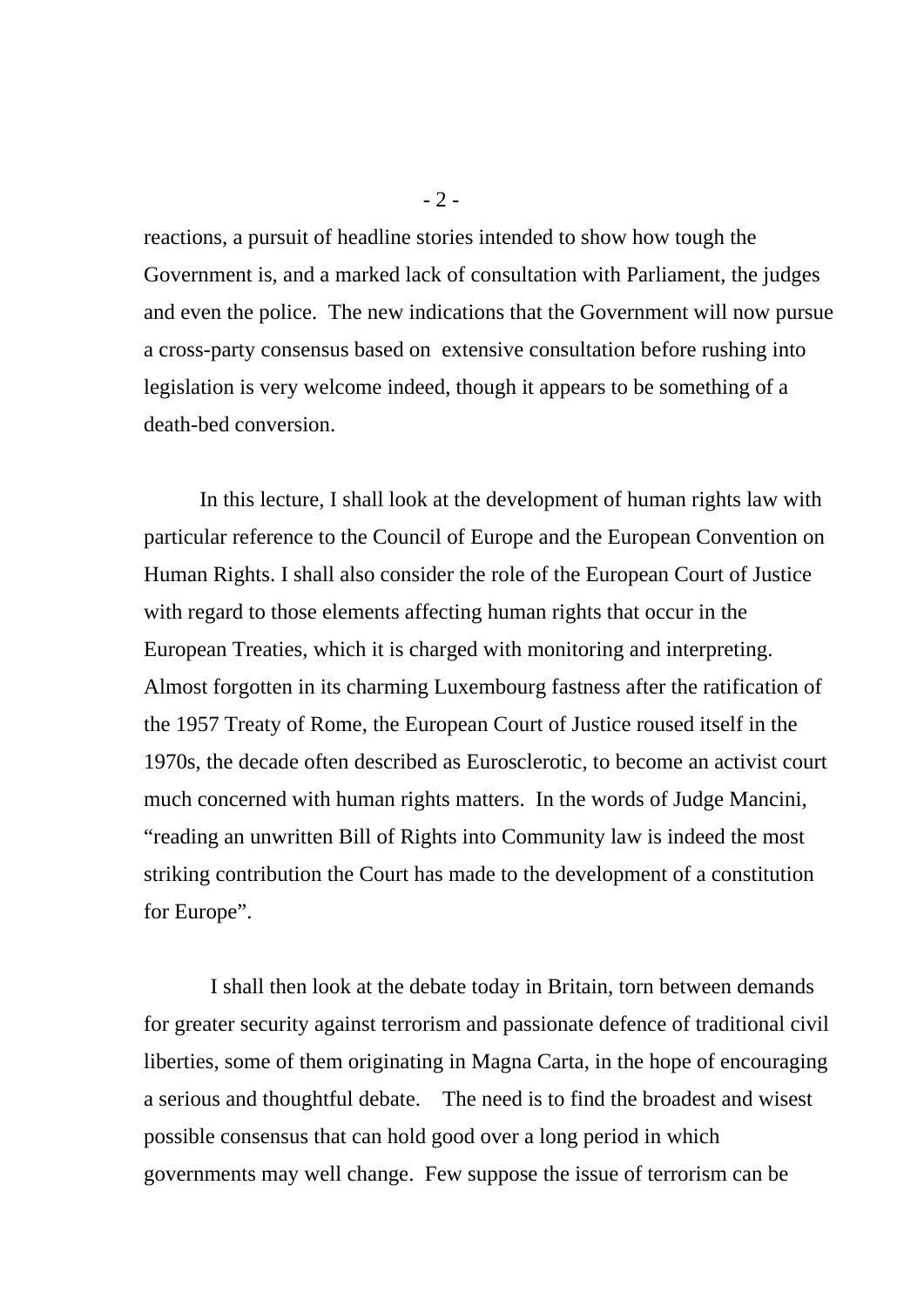dealt with by one or two draconian laws, not least because winning the support of the wider community is a vital – probably **the** vital – element in overcoming it. The most effective counter-terrorist measures, it is widely agreed, are intelligence-led, not intimidation-led, and for that the help of the wider community is indispensable.

## 2: Magna Carta and the Origins

 If you access the internet for a modern version of Magna Carta, you will find it described as The Great Charter of English liberty, granted by King John at Runnymede on June 15 1215. That description is widely accepted in the world outside England. I remember forty years ago staying at a small hotel in the Carpathian Mountains in Romania, and handing the receptionist my British passport. The proud holder of a doctorate from the University of Vienna, which is why he had been exiled to this remote hotel, he looked reverently at my occupation on the visa, Member of Parliament. " Magna Carta Liberorum", he intoned.

 As Professor Bogdanor pointed out in his lecture, quoting Christopher Hill, Magna Carta is not, and was never intended to be, a charter of English liberties. Rather it was a kind of treaty between the King and his barons, which sets out the terms on which their future relationship is to be based. Many of its 63 short articles are to do with the possession and inheritance of land and the obligations of landowners. But what is so remarkable about it, as Lord Woolf pointed out in his lecture, is the audience to whom it was addressed. " **We have also granted to all free men of our realm, for us and our heirs for**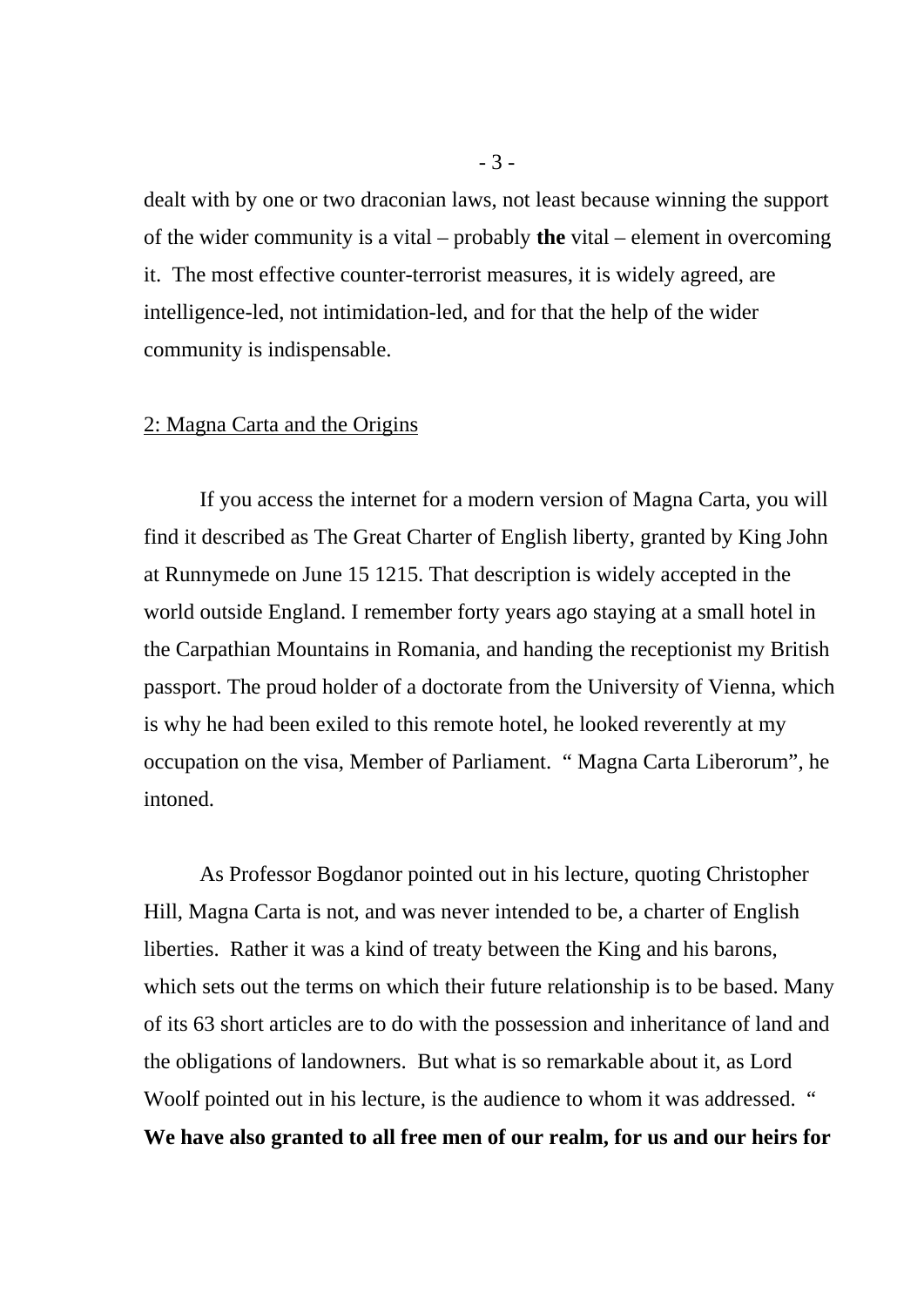**ever, all the liberties written out below, to have and to keep for them and their heirs, of us and our heirs."** The liberties guaranteed in Magna Carta were not limited to a privileged elite; they were the rights of all the free subjects of the King.

 What leaps out from Magna Carta's arcane text are two principles, those of justice and proportionality. Justice was made possible b y the appointment of judges to regular county assizes held at a fixed place. It was assured under Article 39, **"No free man shall be taken or imprisoned or disseized or outlawed or exiled or in any way harmed – nor will we go upon him or send upon him- save by the lawful judgement of his peers or by the law of the land",** the basis of trial by jury. The nine hundred year old Charter stands foursquare in the way of detention without trial, and even today confronts Home Secretaries with the dilemma John Reid presented to the House of Commons last week: – what do we do if we suspect the possibility of an act of terror, yet have insufficient evidence to bring charges under our legal system?

 Then there is another obstacle to arbitrary arrest, in article 38. **"No bailiff, on his own simple assertion, shall henceforth subject any one to his law without producing faithful witnesses in evidence".** 

 Proportionality, the second principle, was laid down in Article 20. **"For a trivial offence, a free man shall be fined only in proportion to the degree**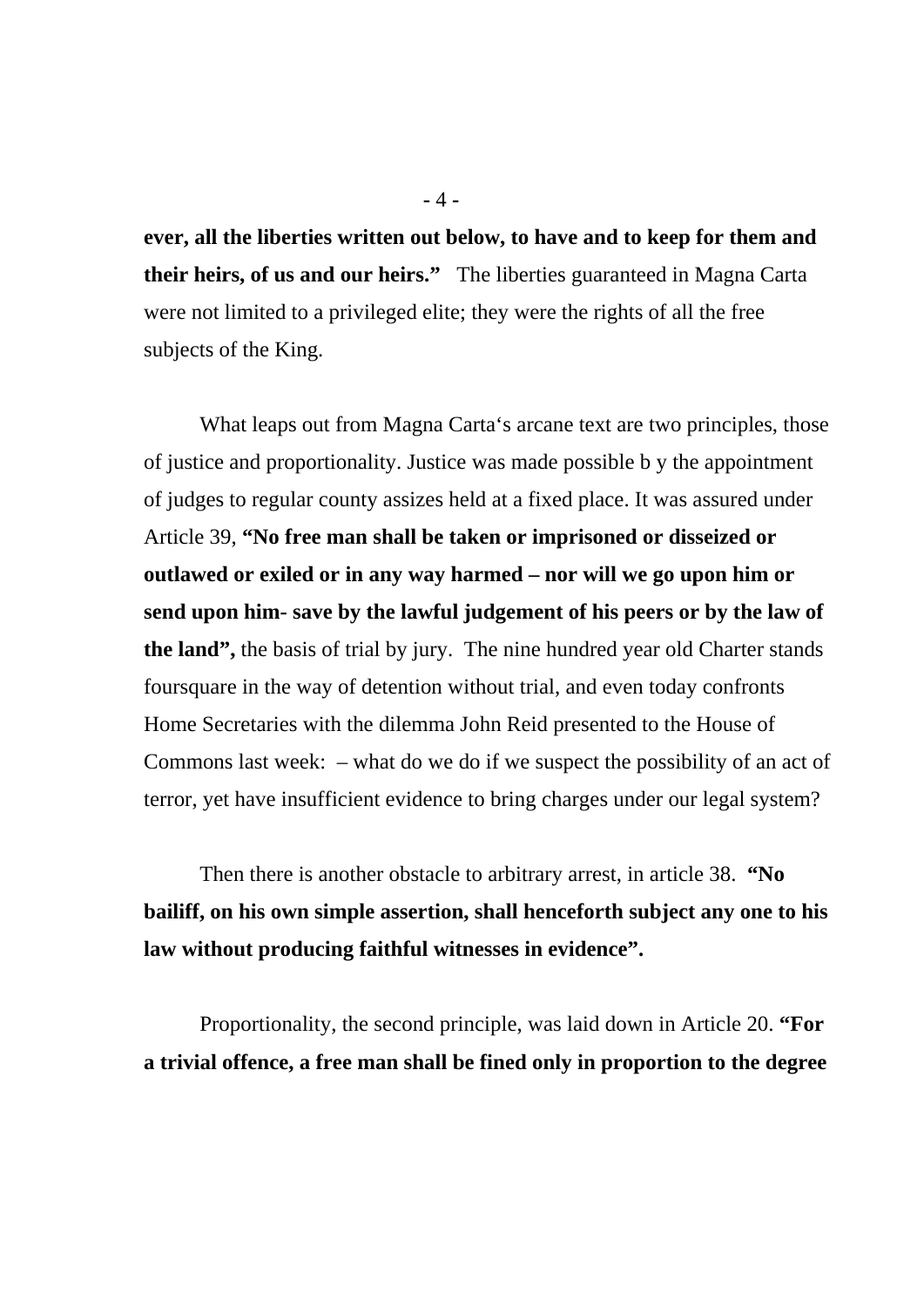**of his offence, and for a serious offence correspondingly, but not so heavily as to deprive him of his livelihood**". Then here is the declaration eschewing bribery and corruption: **"To no one will we sell, to none deny or delay, right or justice".** 

Despite many of the pledges made by the King never being delivered, and in some cases never intended to be delivered, this was a remarkable document for its time. Within it are the very foundations of the rule of law.

## Universal Rights

The idea of individual rights, even of democracy, goes back to ancient times, to the civilisations of Greece and Rome. Citizenship carried with it rights as well as obligations. Democracy meant that citizens could and should actively participate in the government, either directly or through a representative chosen by the citizens. Yet these rights were not inclusive. Some part, usually the major part, of the human race was excluded from them. Magna Carta was no exception, since serfs, slaves and women did not enjoy the rights of free men. But it was unusual in including all those who were free men. The idea of universal rights has been a very long time coming. Indeed it is only in the past century in our own country that the rights Magna Carta promised have been extended to women and in the previous century to slaves.

 The long story of English liberty has been a story of incrementalism, to use Macaulay's wonderful phrase, "broadening down from precedent to precedent," building brick by brick on the verdicts of the Courts and the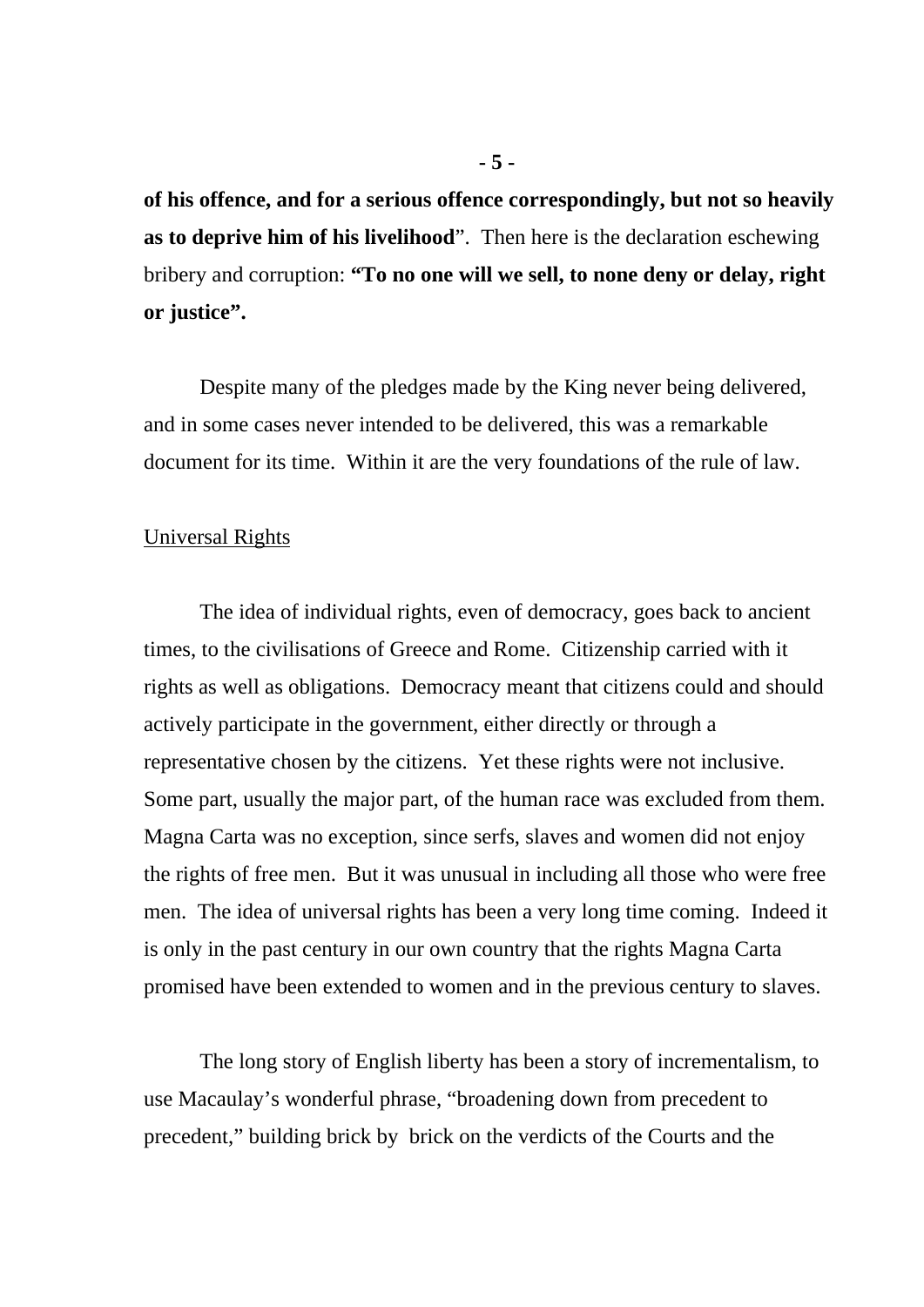statutes of Parliament. Its milestones, from Magna Carta to the Civil War, the Bill of Rights and the Act of Settlement have marked out the changing relationship between the king and Parliament, with effective power passing from one to the other. It has, however, been much less concerned with individual rights than with the evolution of the concept of Parliamentary sovereignty. Ours is not a rights-based constitution though we are moving in that direction.

Because Magna Carta was so remarkable for its time, the high Middle Ages, it became the source of an English narrative, a narrative about individual liberty and the rights of Englishmen. John Locke's two Treatises of Government advanced that narrative with the idea of a social contract between sovereign and subject nearly a century before the American Constitution was written. The Act of Settlement cast that contract into one between King and Parliament. The sovereignty of Parliament and the idea of fundamental rights began to converge.

It was not until the nineteenth and twentieth centuries that the issue of exclusion was seriously addressed in what by then had become Great Britain. In the nineteenth century, as we have all been reminded, first the slave trade and then slavery itself were abolished. In the first half of the twentieth century, women at long last won the right to vote and to be treated in law as responsible citizens. Even today, the long struggle against unequal rights and discrimination still goes on, though the main battles are thankfully behind us. It is thought-provoking to read that when, soon after the Declaration of the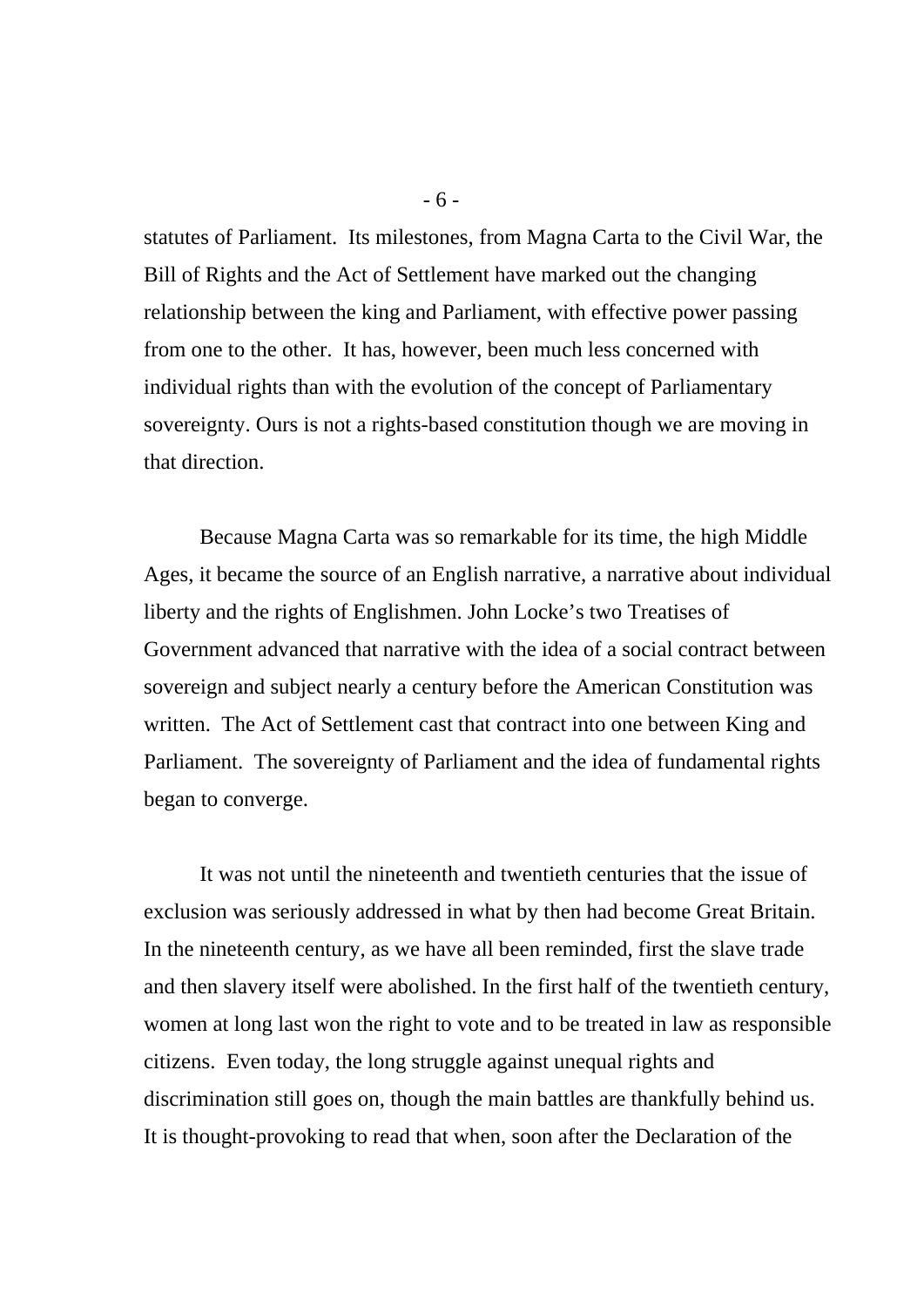Rights of Man, the women associates and friends of the leaders of the French Revolution of 1789 marched upon Versailles to call for a declaration of the Right of Women, they were ridiculed and rejected by the all-male National Assembly.

 It is no longer the divine right of Kings that should trouble us; it is the almost unlimited power of the Crown in Parliament, or in more modern words, of the executive that controls Parliament. Where control of Parliament moves between parties every election or so, as in the 1960s and 1970s, there is a rough balance, a kind of self-correcting mechanism. Where Parliament remains in the control of one Party for more than two administrations, the dangers of an overweening executive become apparent. The late Sir Francis Pym lost his post in government for unwisely pointing out that large majorities were bad for democracy, but his comment was absolutely correct.

 Magna Carta's great contribution to liberty lay in the establishment of the rule of law, without which no free society can survive for long. The law had to be even-handed, incorrupt and independent of the Crown. This concept went far beyond these shores, to other countries in the common law tradition, and influenced the constitutions of countries as diverse as the United States and India. In our own times, we can see clearly the difference between states without the rule of law, those (like Russia) struggling to establish it, and those where it broadly operates albeit with occasional lapses. The period immediately following the departure of Mr Gorbachev as leader of Russia was a time of chaos between the abandonment of the old state-decreed Communist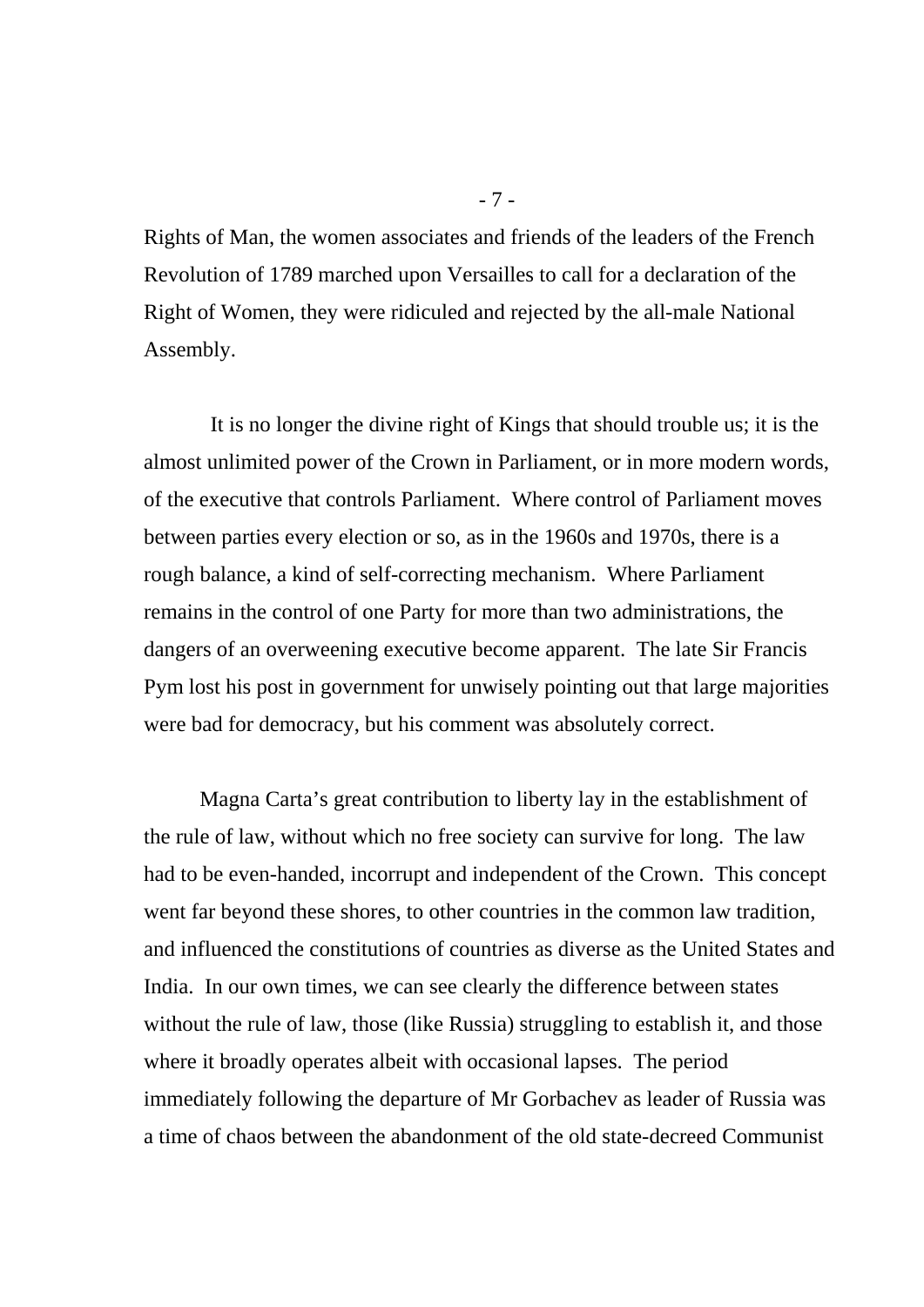law, and the advent of a market system without a structure of law. What emerged was a kind of jungle capitalism in which only financial and political power counted.

# The Council of Europe

The horrors of the Second World War, in particular the Holocaust but also the use of weapons of indiscriminate mass destruction fed a deeply committed dedication among its survivors to establish a world in which the rule of law would obtain and individual rights would be respected. It began with Nuremberg. Nuremberg, where the trials of the Nazi leaders were conducted before a military tribunal after the war in Europe ended, was victors' justice. No high official or general from the Allied ranks was put on trial there. But it was at least a kind of justice. The Charter of the Nuremberg tribunals asserted that the claims of national sovereignty could not override responsibility for crimes against humanity. The argument that "I only did it under orders" was not enough to exonerate the perpetrators. National sovereignty was no longer absolute.

 The architects of the post war world, politicians and lawyers among them, set out to build not only an international rule of law, but also a world of respect for human rights. At the founding meeting of the United Nations at Dumbarton Oaks in 1944, respect for human rights and fundamental freedom was listed as one of the new body's secondary objectives. The 1948 Universal Declaration of Human Rights, which owed so much to the tireless efforts of Eleanor Roosevelt, spelled out that objective. It was, as its title declared, about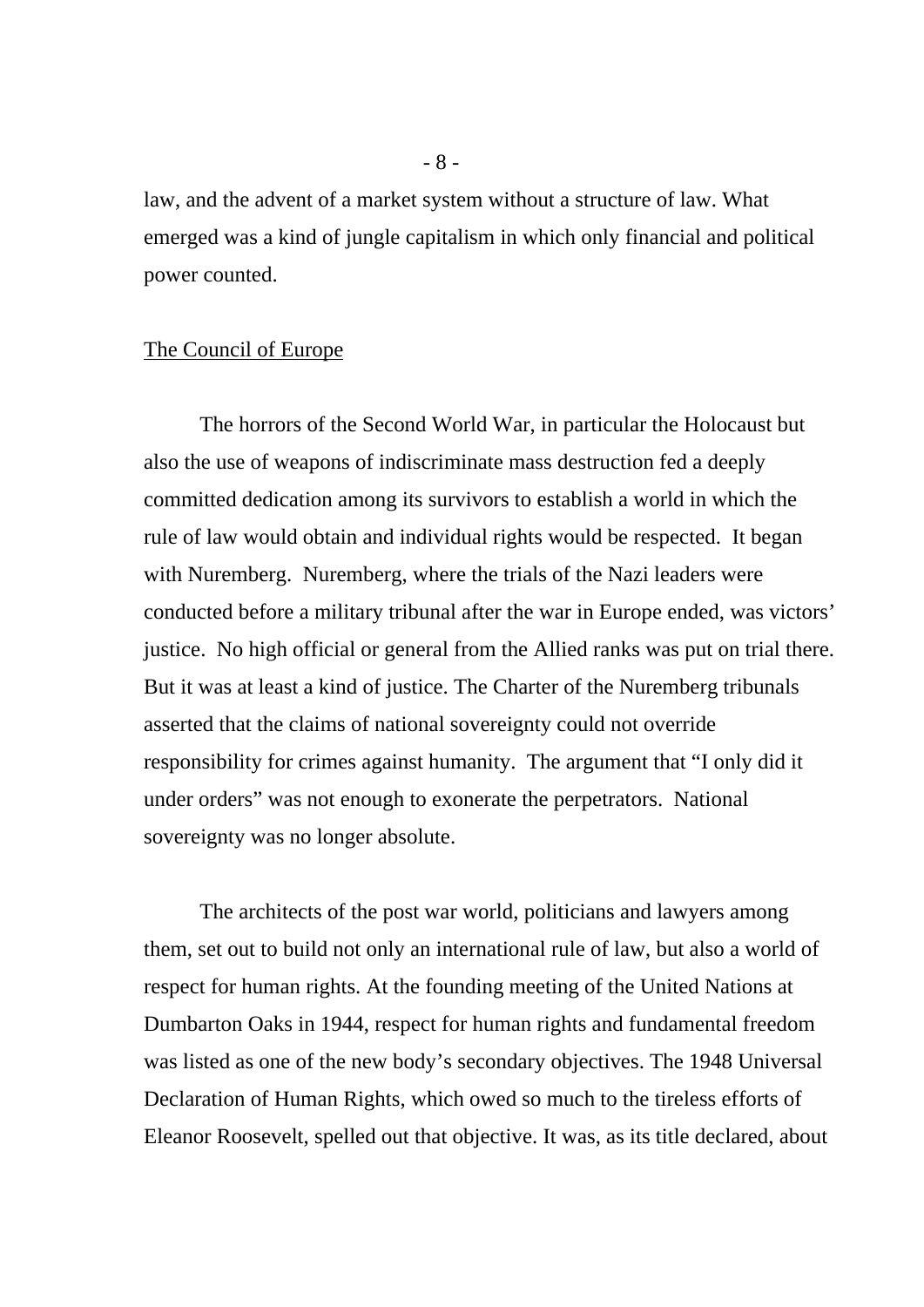**Universal** Human Rights. It was, of course, only a declaration. There was no mechanism of enforcement. But the sheer boldness of its aspiration was such as to influence the constitutions and governments of many of the countries achieving independence from colonialism, or emerging from the nightmare of tyranny and occupation so many had endured during the war.

Being men and women of experience as well as idealism, the architects of the post-war world in Europe did not find declarations enough. They went on to create mechanisms that would turn ideals into realities on the ground. In the Council of Europe and through its European Convention of Human Rights, adopted in 1950, they hammered out the instruments they needed. The Council of Europe, established on May 5, 1949, built its membership around respect for human rights. It supported education and training programmes for judges and lawyers, for Court officials and others, to train them in the ways of democracy and in commitment to the rule of law. It started with ten members and now has 47. The condition of membership is accepting the European Convention on Human Rights; the ultimate sanction is to be thrown out of (or never allowed into) the European club.

 The European Court of Human Rights at Strasbourg in France is one of only two human rights courts in the world that entertains petitions from an individual against a state. These individual cases are carefully considered to ensure that every possible remedy available at national level has been pursued. The Court will not consider a case where this has not been exhaustively done. But once in the world of law that lies beyond the national level, the Court has to rely on its historic standing and its moral force to ensure that its verdicts are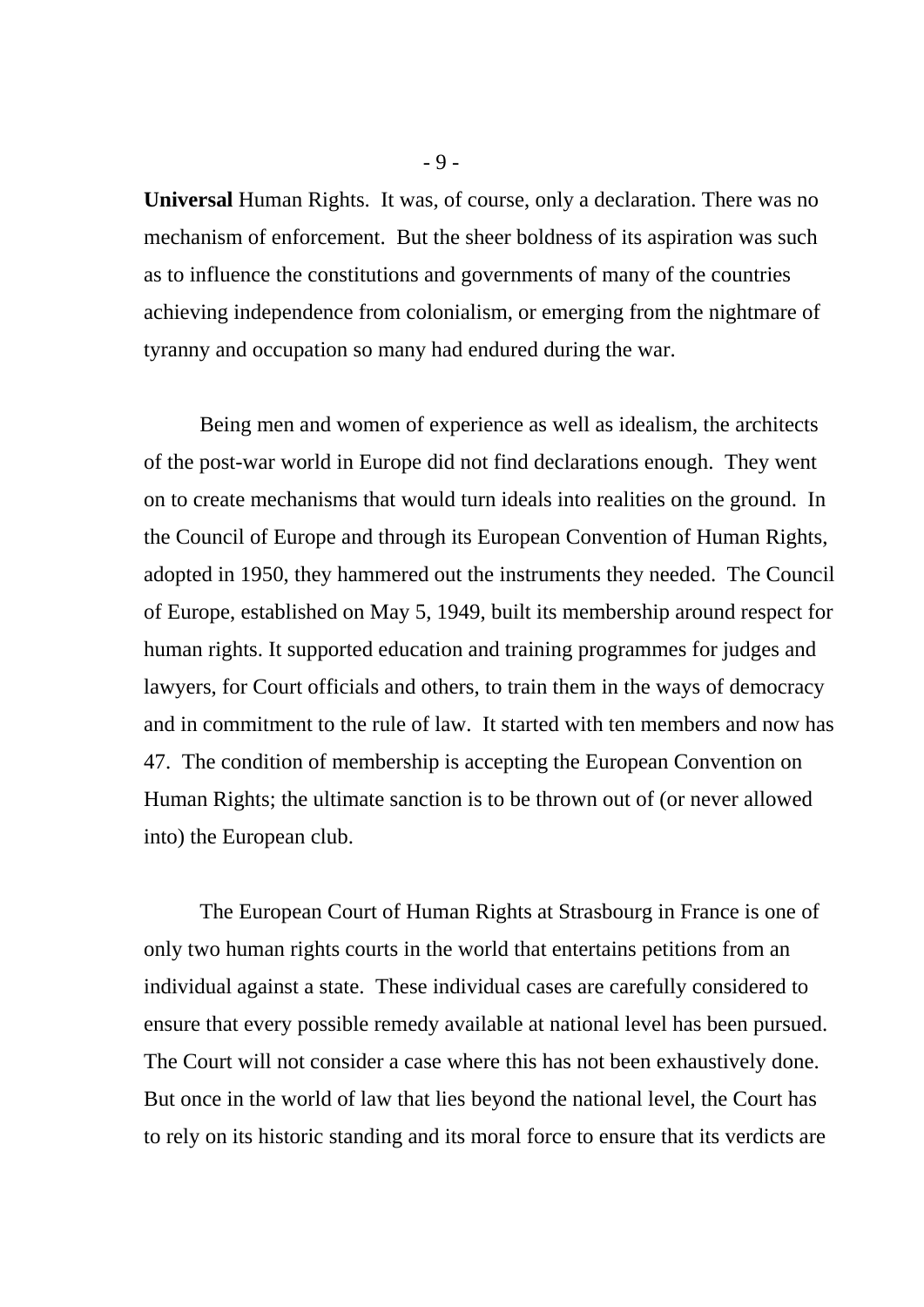complied with. For the members of the Council of Europe, compensation for compliance lies in the right of each to appoint a judge to the Court, and of course also in the right of each to bring its own cases against other states or agents.

## The European Court of Justice

The European Court of Justice is a European Union institution sited in Luxembourg. Its verdicts are binding on all member-states with regard to matters falling under the European treaties, but not in areas beyond the Union's jurisdiction. It has no direct links with the European Court of Human Rights, but in recent years it has taken into account the jurisprudence of this Court in cases concerning human rights matters. The E.C.J. now has a considerable history of cases with human rights implications, many of them arising from articles in the European Treaties. Among the most fruitful articles in terms of upholding human rights have been Article 48 and 52 of the Treaty of European Union about freedom of movement and freedom of establishment, which forbid discrimination on national grounds, and Article 119, which forbids discrimination on grounds of gender. Because European law is supreme on matters within the European Union's jurisdiction, member-states have had to change their own laws to bring them into compliance. A good British example was the ruling on the 1979 U.K. Equal Pay Act, which obliged the British government to include and recognise work of equal value.

The Court has not been the only instrument to compel member-states to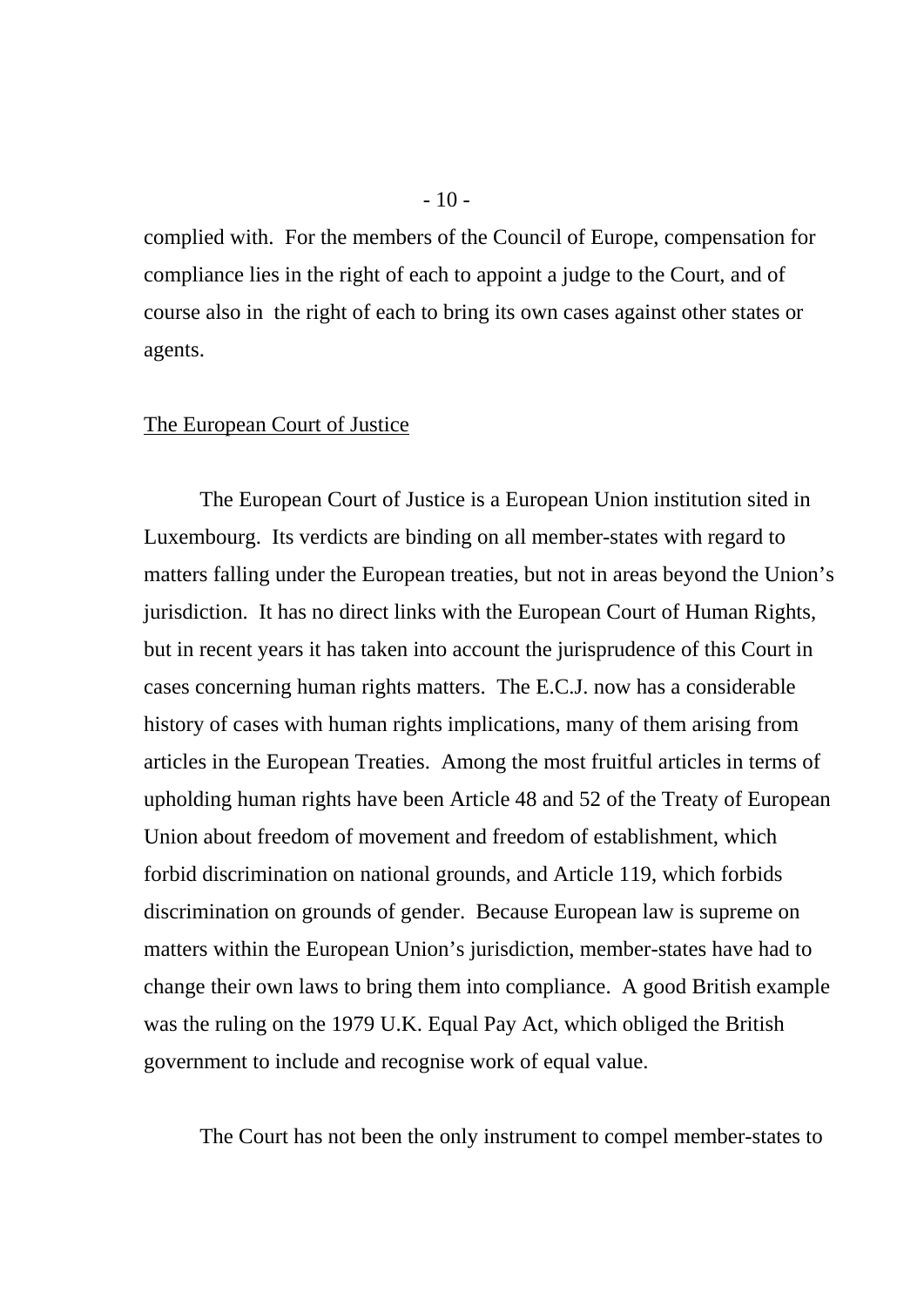comply with human rights. At least as effective have been the Copenhagen criteria, drawn up at the European Council summit meeting in 1994. The summit adopted a number of criteria, in practice conditions, for future members of the European Union. They were compelled to lay down such conditions following the applications of Sweden, Finland and Austria. The Council could see, lining up behind these respectable neutral countries, a queue of former Eastern European members of the Soviet bloc, about whose democratic *bona fides* they were much less confident. To join the Council of Europe, a country had to agree to comply with the European Convention. To become an acceptable candidate for European Union membership, the same country could point to its membership of the Council.

 This combination has proved extraordinarily effective, in extending respect for human rights in the newest democracies. Some have had to revise their treatment of minorities, or to remove discrimination against women. Turkey, an aspiring candidate country, has revised its rules about prisoners. The "soft power" of the Courts and of the Council of Europe has been far more successful in embedding human rights and democratic practices than the "hard power" of the Americans and British in Iraq and Afghanistan.

#### Hard Cases

 The European treaty that most radically extended the supranational power of the European institutions was the Single European Act of 1986, which was directed at completing the European market, and which turned the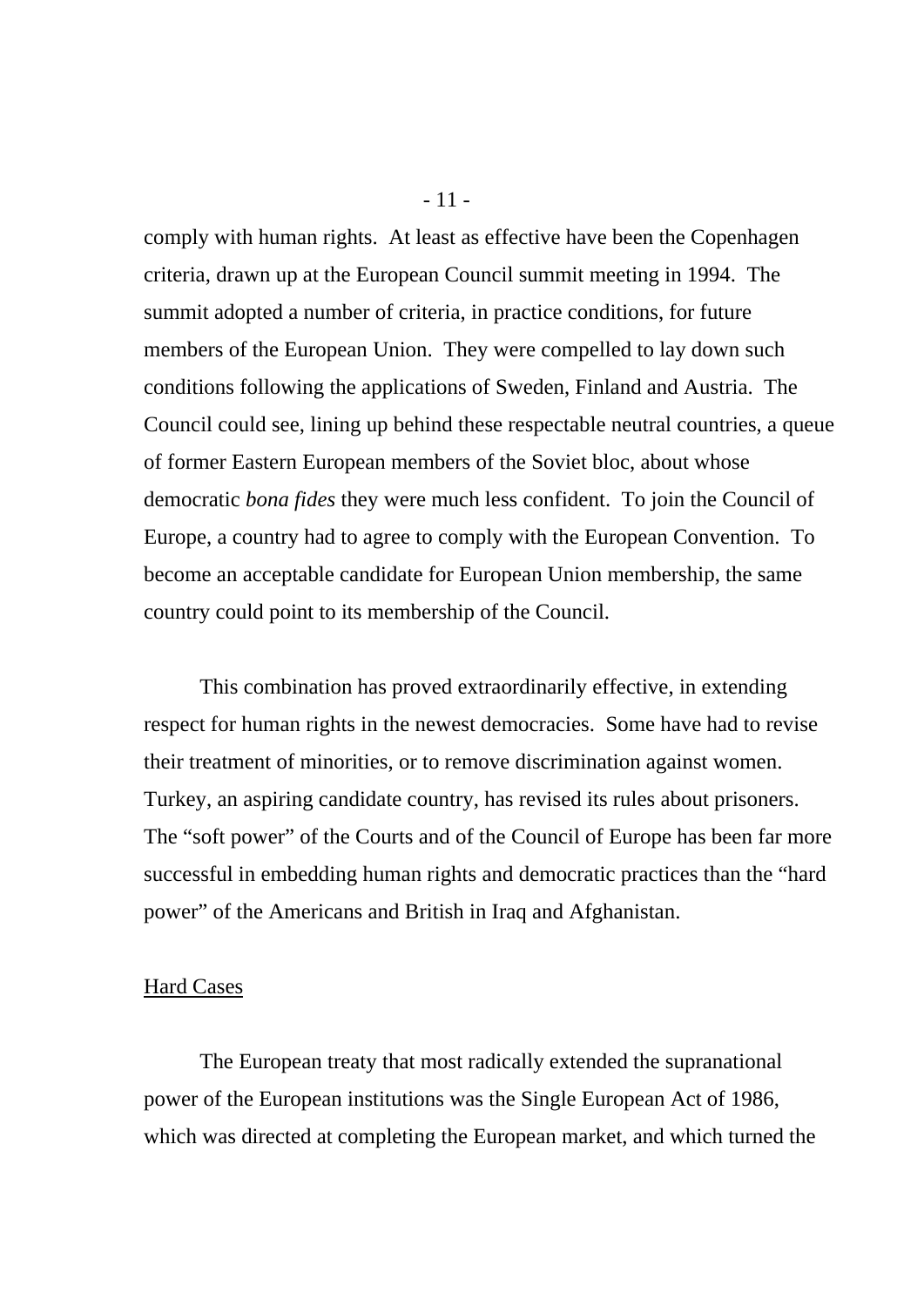European Community into the European Union. Its preamble referred to the 1983 Stuttgart Solemn Declaration on Human Rights, and also to the European Convention. Curiously this treaty raised far less controversy in Conservative ranks than did the later Maastricht Treaty, for all that it extended qualified majority voting much further. The fact that the S.E.A. had Margaret Thatcher as its advocate, while Maastricht was put forward by John Major, seems to have had something to do with it. In any event, the Court's jurisdiction under the S.EA had little to do with human rights and much to do with competition policy.

 Certain judgements by both the European Courts have been very unwelcome to governments in the United Kingdom. During the Maastricht negotiations, Britain was able to limit the E.C.J's jurisdiction over herself by refusing to be part of the common "zone of freedom, security and justice" without internal borders. In opting-out of the Schengen Agreement, Britain maintains its own border controls against its European neighbours. Britain also stayed out of the transfer under the *passerelle* system of visas, asylum and immigration policy to the first, Union, pillar. They remain for Britain part of the third intergovernmental pillar of Justice and Home Affairs, for the rest of Europe (except Ireland) they fall within the first, European Union pillar. The effectiveness of this divided and clumsy arrangement viz a viz terrorism, people trafficking and organised crime is a subject that deserves careful examination, but one politicians in Britain are reluctant to engage in.

 The UK Government has managed to swallow down many of the rulings of the two European Courts. I have already mentioned the ECJ verdict on equal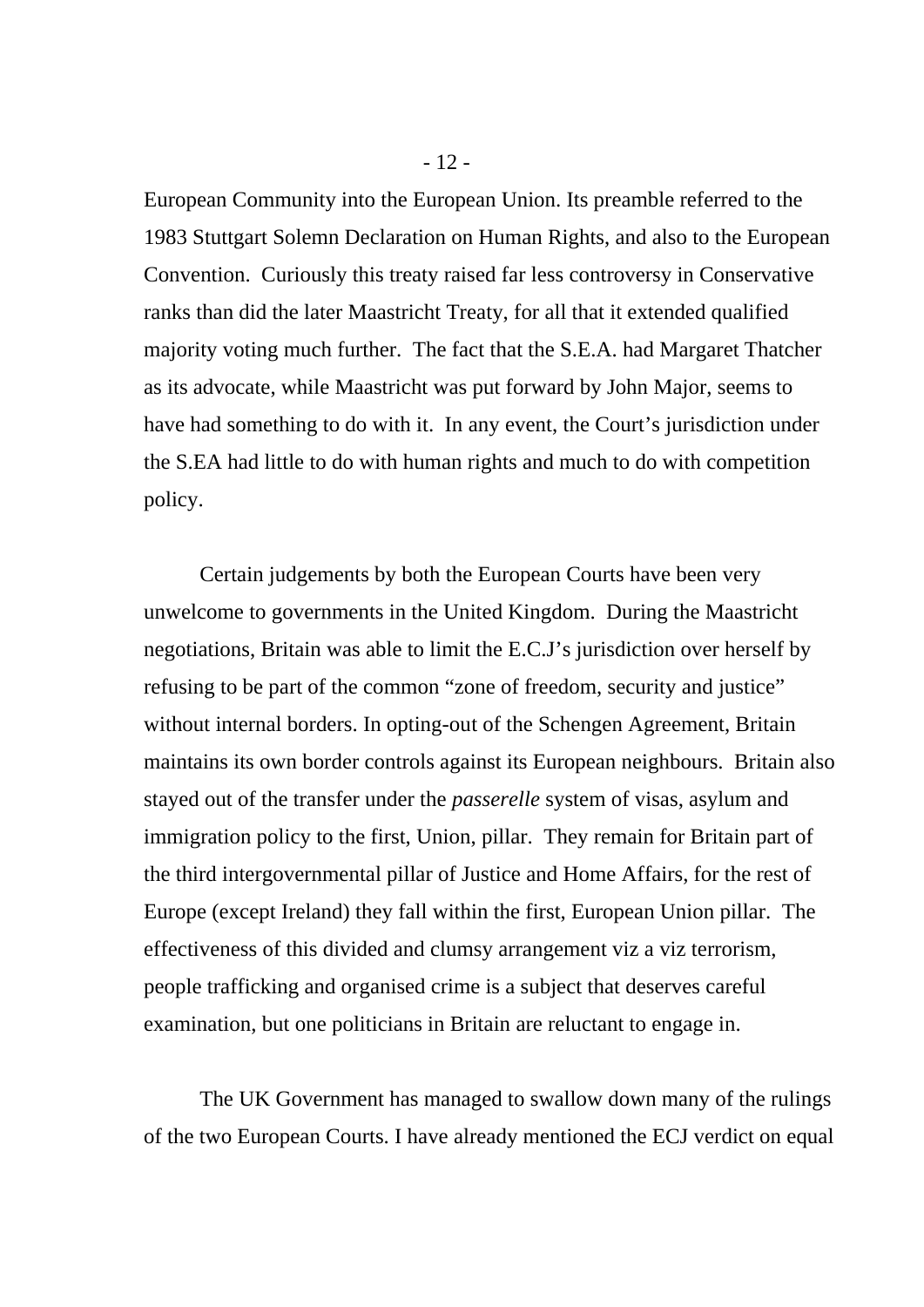pay. I might mention too the ECHR's ruling on prisoners' private correspondence, which required the Home Office to rewrite its prison rules, and on the unlawful detention of a person no longer suffering from mental illness, where it demanded he be compensated. But the Government has strongly objected to verdicts that prevent counter-terrorist actions that the Courts hold to conflict with the European Convention, just as it has taken issue with domestic courts that have found detention without charge to be unlawful, and that have resisted the deportation of terrorist suspects to countries where they may be tortured.

The domestic courts and the European Court of Human Rights are nowadays usually at one on these issues, particularly since the incorporation of the European Convention on Human Rights into British law in 1998. The same cannot be said for the British Government. One crucial verdict dates from before the incorporation of the ECHR, the 1994 ruling in the Chahal case. The Home Secretary Dr. John Reid was so upset by this ruling that he recently suggested there might have to be a derogation from Article 3 of the Convention on this issue.

Mr. Chahal contended that he should not be deported to a country where there was a serious risk that he might be subjected to torture or inhuman or degrading treatment. The United Kingdom had submitted to the European Court of Human Rights a proposal for a balancing test, setting the risk presented by permitting the suspected individual to remain against the risk that he might be tortured or ill-treated if deported. The Court vigorously reaffirmed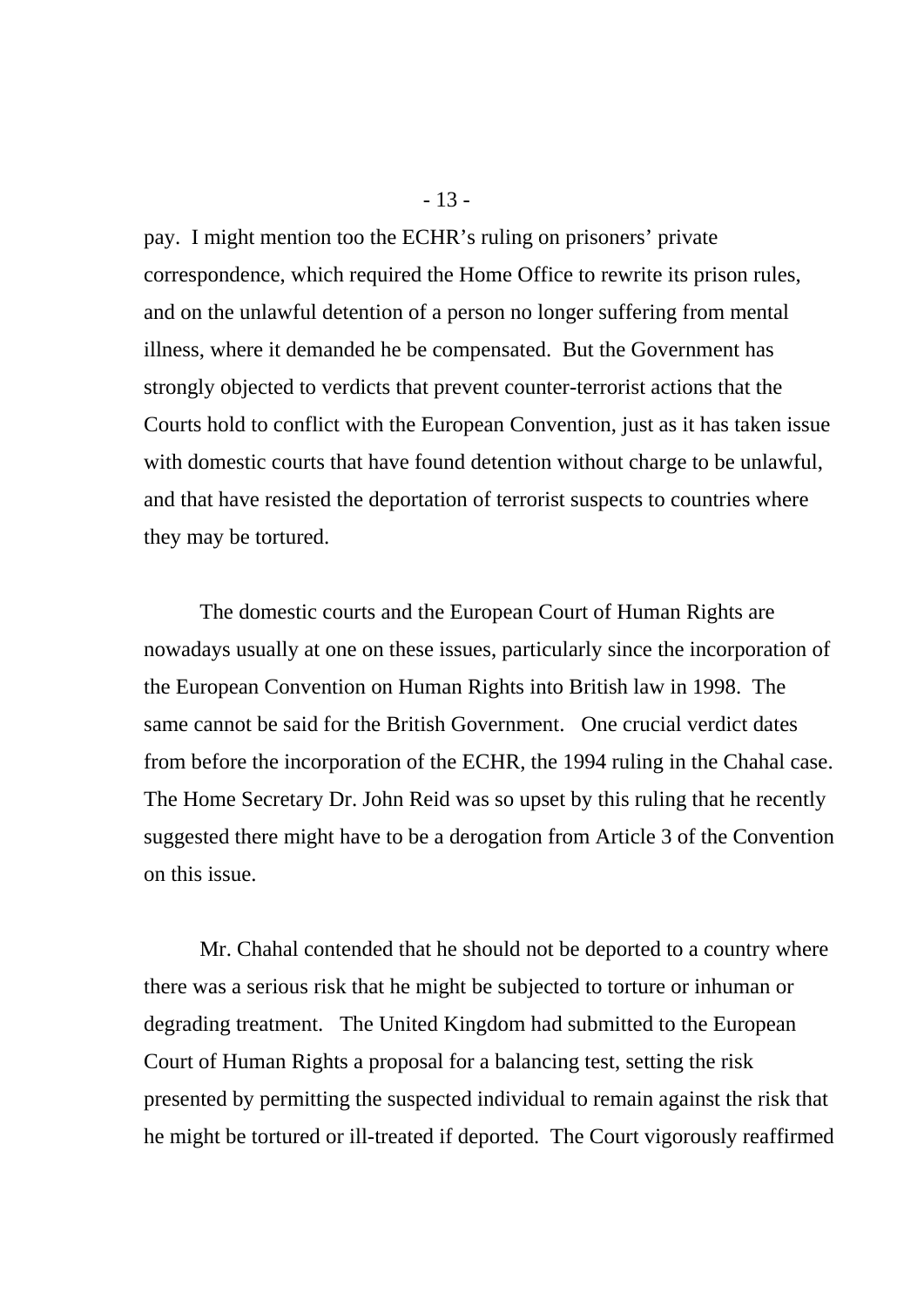its commitment to Article 3 of the European Convention, which prohibits torture or cruel, inhuman or degrading treatment. In doing so it followed in a long tradition of international law. In its preface to the 2—4/5 General Report, the European Committee for the Prevention of Torture put the case in uncompromising terms: *. "Like the prohibition of slavery, the prohibition of torture and inhuman or degrading treatment is one of those few human rights which admit of no derogations…..Democratic societies must remain true to the values that distinguish them from others."* 

Apart from the central philosophical debate on security versus liberty, there is another, political, one. What would be the effect on Muslim communities of such a derogation? Would the Muslim community, and particularly young Muslims, be alienated if suspected jihadist terrorists were deported to countries where they might be tortured? In Northern Ireland the British Government breached the Convention, not to say Magna Carta, when it introduced internment in August 1971. In his autobiography*,The Course of My Life*, Edward Heath himself recognised that interment had seriously alienated the moderate Catholic community. The RUC's intelligence had been hopelessly out of date; many of those arrested had not been active in the IRA for decades. Furthermore, as one might expect, and as Heath had feared, internment was used disproportionately against Catholics, undermining their trust in the law and their willingness to co-operate with the authorities. Before long it was abandoned in favour of a system of judge-only trials, the so-called Diplock Courts.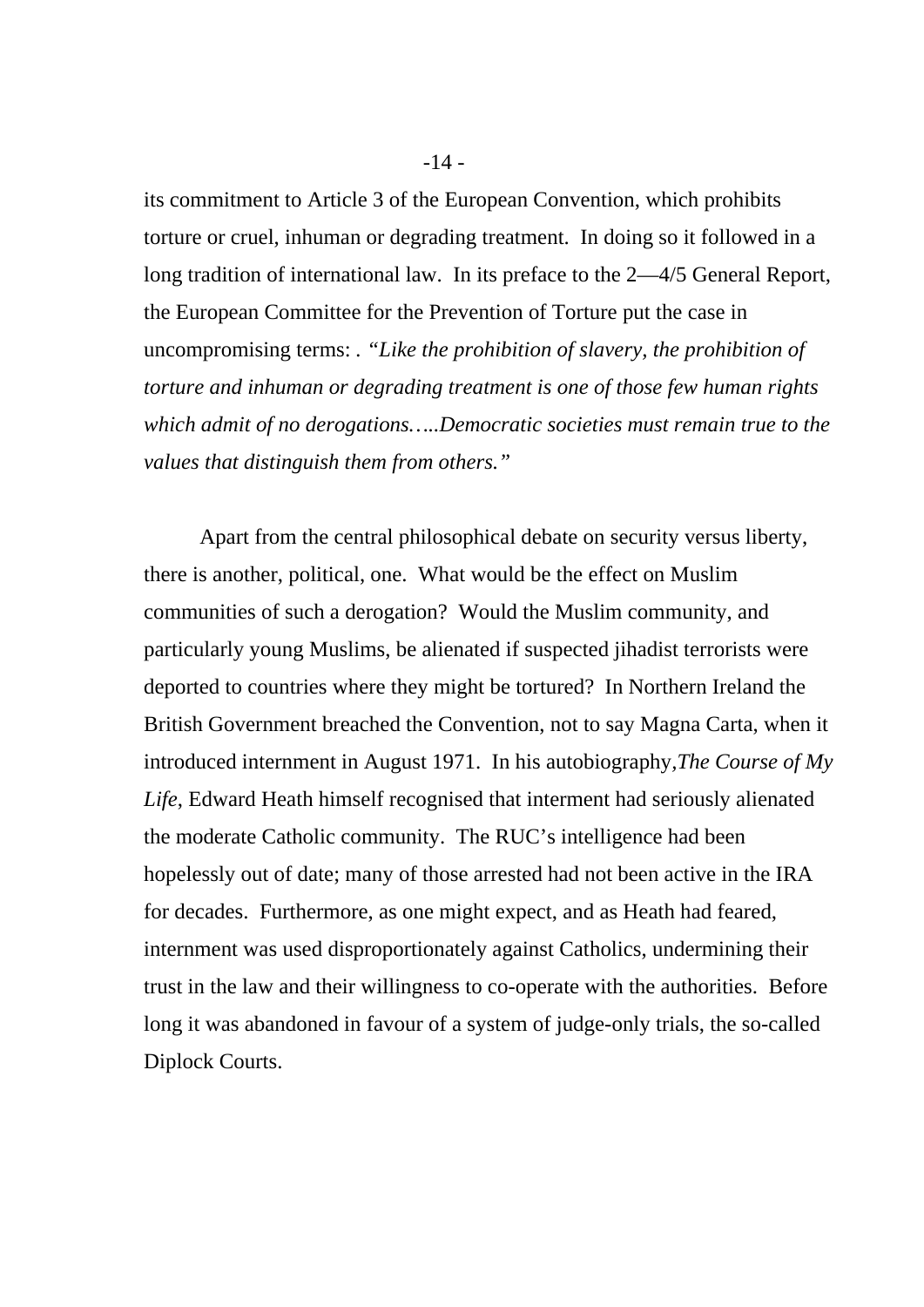These issues are more complex than at the time of Magna Carta, because the world now impinges on national laws. In the case of the United Kingdom, a complicated solution was found to reconcile the sovereignty of Parliament with the incorporation of the European Convention of Human Rights into British law. It involves a complex mechanism in which the Government states whether or not a Bill is compatible with the European Convention before introducing it.. If a declaration of compatibility were to be challenged, the matter would go to the domestic courts, which could determine whether or not the legislation was in its judgement compatible, but could not strike it down. At least to the innocent layman's eye, it is sometimes hard to discern the alleged compatibility, but few have the stomach to question this rather shaky compromise..

The Government has appealed against a series of Court decisions affecting control orders, which were themselves introduced only after the decision of 16 December 2004 by the Law Lords ruling indefinite detention without charge to be incompatible with the right to liberty. The Law Lords took a similarly uncompromising line a year later that evidence that might have been obtained by torture was inadmissible in UK Courts. Parliament, for its part, while generally complaisant on terrorism legislation, dug in its collective heels over proposals to extend detention without charge beyond fourteen days, finally reaching a compromise on 28 days. Government plans to hold lecturers and librarians responsible for material which might be used by terrorists were amended in the House of Lords to require evidence that they had acted

- 15 -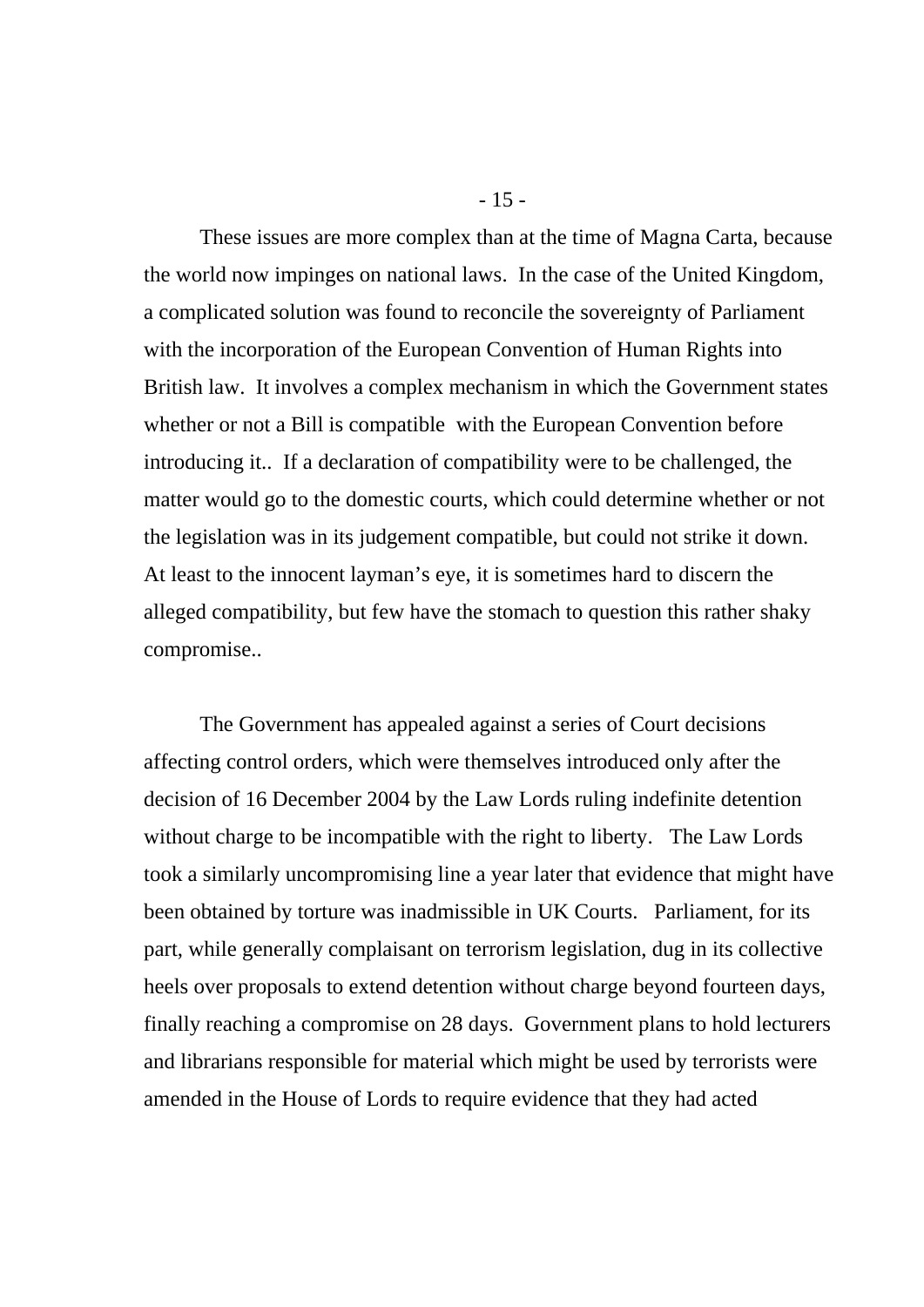recklessly or with intent. But many amendments in the Lords to protect civil liberties in counter-terrorist legislation have been lost in the Commons. Fear of being thought "soft" on terrorism has been a significant factor.

The emphasis by the Home Secretary in his recent statement on counterterrorism on trying to find a consensus is welcome. Some of the proposals that most trouble the champions of liberty are likely to be dropped, among them police powers to stop and question without reasonable suspicion, about which the police themselves are concerned because of its highly negative consequences for their co-operation with Muslim and other minority communities, and a further attempt to extend pre-charge detention beyond 28 days. The Government will instead try to agree with the other main political parties on the legal right to question a suspect after he or she has been charged, and on the admissibility of evidence drawn from intercepted communications in terrorist cases. On this latter proposal, the Government has suggested that a committee of Privy Councillors consider the issue and make recommendations.

Something similar – a form of Parliamentary oversight – should be considered with regard to proposals for putting extended sharing of personal data by the intelligence agencies, and for greater access to the DNA data base, on a statutory footing. Data retention and data-sharing are not issues that arouse great concern among the wider public, but they can be vital for the protection of privacy and individual freedom. I would argue that these are matters that should be overseen by a commissioner or ombudsperson